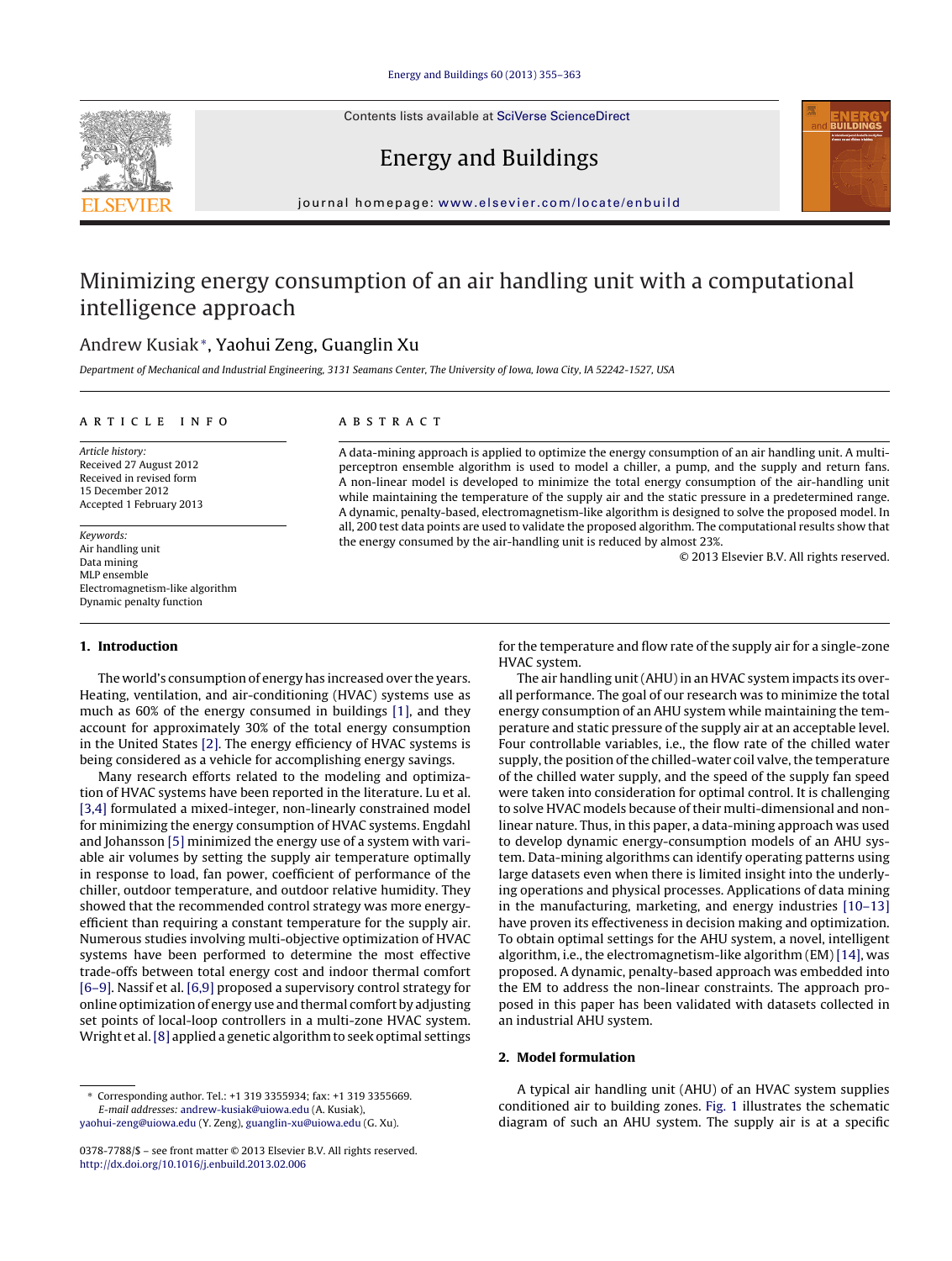<span id="page-1-0"></span>

**Fig. 1.** Schematic diagram of a typical AHU system.



**Fig. 2.** Energy consumption of different components in a sample cooling session.

temperature and flows at a specific rate to meet the heating or cooling load and ensure thermal comfort. Outdoor air mixes with the return air, and the mixed air passes through cooling coils, heating coils, and the supply fan. Chilled water in the cooling coils cools the mixed air, and hot water or steam in the heating coils heats the mixed air to maintain the desired temperature of the supply.

The supply and return fans assist in moving the air for heat exchange as well as circulating it in the HVAC system at the required flow rate. Several components, i.e., the chiller, the boiler, the supply and return fans, and the water pump, consume energy. Since the experiment for this research was conducted between June 22, 2011 and July 5, 2011, the energy used for heating was insignificant and, thus, was not taken into consideration.

Fig. 2 shows the energy consumption of different components of the HVAC system. Because our two-week experiment was performed in the summer, the chiller accounted for most of the energy consumed by the AHU system. The amount of energy consumed by a chiller is highly dependent on the heat transfer efficiency of the cooling coils. The greater the efficiency is, the less the energy consumption is. Turbulent air and water flows result in greater heat transfer efficiency than laminar flows [\[15\].](#page--1-0) This suggests that instead of keeping the air and water flows moderate or steady, keeping them turbulent or being changed frequently and dramatically would make the heat transfer more efficient. A trade-off of the energy consumption between the chiller, the pump, and the fans can be accomplished by controlling the temperature of the chilled water supply, the flow rate of the water, and the flow rate of the air flow at optimal conditions. Thus, four controllable variables, i.e., the flow rate of the chilled water, the temperature of the chilled water, the position of the valve on the chilled water coil, and the speed of the supply fan, were considered to optimize the total energy consumed by the chiller, the pump, and the fans while maintaining the temperature and static pressure of the supply air at the required levels.

A data-mining approach was used to establish dynamic predictive models of the energy consumption of different components of the AHU system. Based on large datasets, the data-mining algorithms captured the dynamic operating patterns of the system. After the learning process, data-driven predictive models were developed. Once the current values of the inputs are determined, the output of the system at some chosen future time can be predicted by the models. Eq. (1), below, is a typical, multi-input, single-output predictive model derived by the data-mining algorithms:

$$
y(t + d) = f(x(t), x(t-1), \dots, u(t), u(t-1), \dots, )
$$
\n(1)

where  $x \in R^m$  is a vector of m controllable variables,  $u \in R^n$  is a vector of *n* uncontrollable variables, and  $y(t+d)$  is the predicted values of the outputs at time stamp  $(t+d)$ .

Note that the terms  $y_1(t+d)$ ,  $y_2(t+d)$ ,  $y_3(t+d)$  are the energy consumed by the chiller, the fans, and the pump, respectively.

The AHU energy optimization model is presented in (2).

min 
$$
E_{total}
$$
  
\n
$$
E_{total} = E_{fans} + E_{pump} + E_{children}
$$
\n
$$
E_{final}(t + d) = f(\vec{x}_1(t + d), \dots, \vec{x}_1(t), \vec{x}_1(t - 1), \dots, \vec{u}_1(t), \vec{u}_1(t - 1), \dots)
$$
\n
$$
E_{pump}(t + d) = f(\vec{x}_2(t + d), \dots, \vec{x}_2(t), \vec{x}_2(t - 1), \dots, \vec{u}_2(t), \vec{u}_2(t - 1), \dots)
$$
\n
$$
E_{children}(t + d) = f(\vec{x}_3(t + d), \dots, \vec{x}_3(t), \vec{x}_3(t - 1), \dots, \vec{u}_3(t), \vec{u}_3(t - 1), \dots)
$$
\n
$$
T(t + d) = f(\vec{x}_4(t + d), \dots, \vec{x}_4(t), \vec{x}_4(t - 1), \dots, \vec{u}_4(t), \vec{u}_4(t - 1), \dots)
$$
\n
$$
P(t + d) = f(\vec{x}_5(t + d), \dots, \vec{x}_5(t), \vec{x}_5(t - 1), \dots, \vec{u}_5(t), \vec{u}_5(t - 1), \dots)
$$

Subject to:  $\vec{x}_i \in S_i (i = 1, 2, \dots, 5)$  $T \in S_T$  $P \in S_P$ 

where each  $\vec{x}_i$  and  $\vec{u}_i$  ( $i = 1, 2, \dots, 5$ ) represent the controllable and uncontrollable variables used for each predictive model, respectively.  $T(t+d)$  and  $P(t+d)$  are the temperature and static pressure of the supply air, respectively, at time stamp  $(t+d)$  after passing through the AHU system. S refers to the constraints imposed by each variable.

#### **3. Model development and validation**

#### 3.1. Description of the experiment and preprocessing of the data

The HVAC system discussed in this paper is operated by the Energy Resource Station (ERS) ofthe Iowa Energy Center in Ankeny,